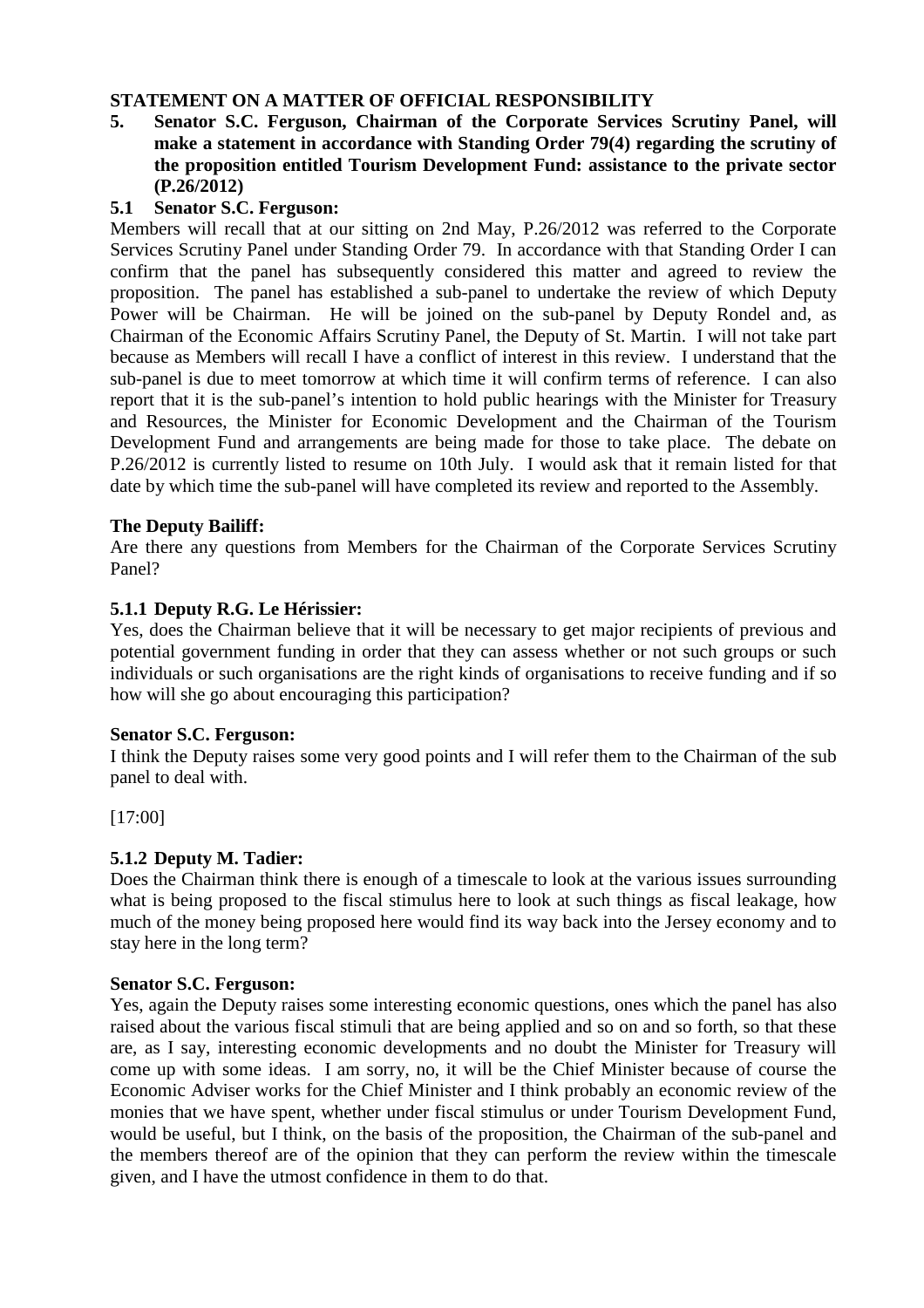# **Deputy M. Tadier:**

It is a different question, Sir, so I will let other people ...

## **5.1.3 The Deputy of Grouville:**

I cannot help but feel this is Scrutiny window-dressing. No, I am sorry; I am entitled to my opinion. This is a review that is going to take place and the debate resumes on 10th July. Bear in mind that Economic Development lodged the report on 26th March. I believe, if we are meant to resume the debate on 10th July, if there are such findings in the report, what timeframe does the Chairman envisage that amendments can be brought forward in, if there are substantive suggestions/recommendations, if this is going to mean anything, or if it just a delay?

### **Senator S.C. Ferguson:**

Well, obviously, I presume that the Deputy is talking about amendments by the Scrutiny Panel and not by Members of this Assembly. I think with these sorts of reviews it is usually fairly clear early on as to whether amendments are needed. I am not sure what the position is if the debate has already commenced. **[Aside]** Right, thank you. Sorry, I do not think we have really, sort of, considered that, but ... sorry, Sir.

# **The Deputy Bailiff:**

No. Carry on. I did not realise you were still answering the question.

## **Senator S.C. Ferguson:**

No. I will finish and let you come in, Sir, no problem.

## **5.1.4 Deputy R.G. Le Hérissier:**

Can the Chairman indicate, given she is conserving her energy and absenting herself, will she be applying her formidable energies on P.A.C. (Public Accounts Committee) to procure the early publication of the Lime Grove Report?

### **Senator S.C. Ferguson:**

That is nothing to do with me, that is a matter for the Auditor General, and nobody tells the Auditor General what to do.

### **The Deputy Bailiff:**

I am not sure it is much to do with the Tourism Development Fund either. Deputy Tadier?

# **5.1.5 Deputy M. Tadier:**

I am happy to give way to Senator Ozouf, who has not asked a question yet, otherwise I will proceed. I am sure we have time either way, Sir.

### **The Deputy Bailiff:**

You may miss your opportunity, Deputy Tadier.

### **Deputy M. Tadier:**

In that case, I will not be so generous. Will the Senator confirm whether there will be an opportunity for Members of this Assembly who think that they may have a better plan than what is being proposed and scrutinised here, in the sense of a cheaper option which is more effective at stimulating both tourism and the economy, to make submissions formally to the sub-panel?

### **Senator S.C. Ferguson:**

Submissions to any Scrutiny Panel or sub-panel are always welcome and I am sure if the Deputy cares to put his ideas together and probably agrees to appear as a witness, then I am certain that the Chairman and members of the sub-panel will give it full consideration. Obviously, I cannot